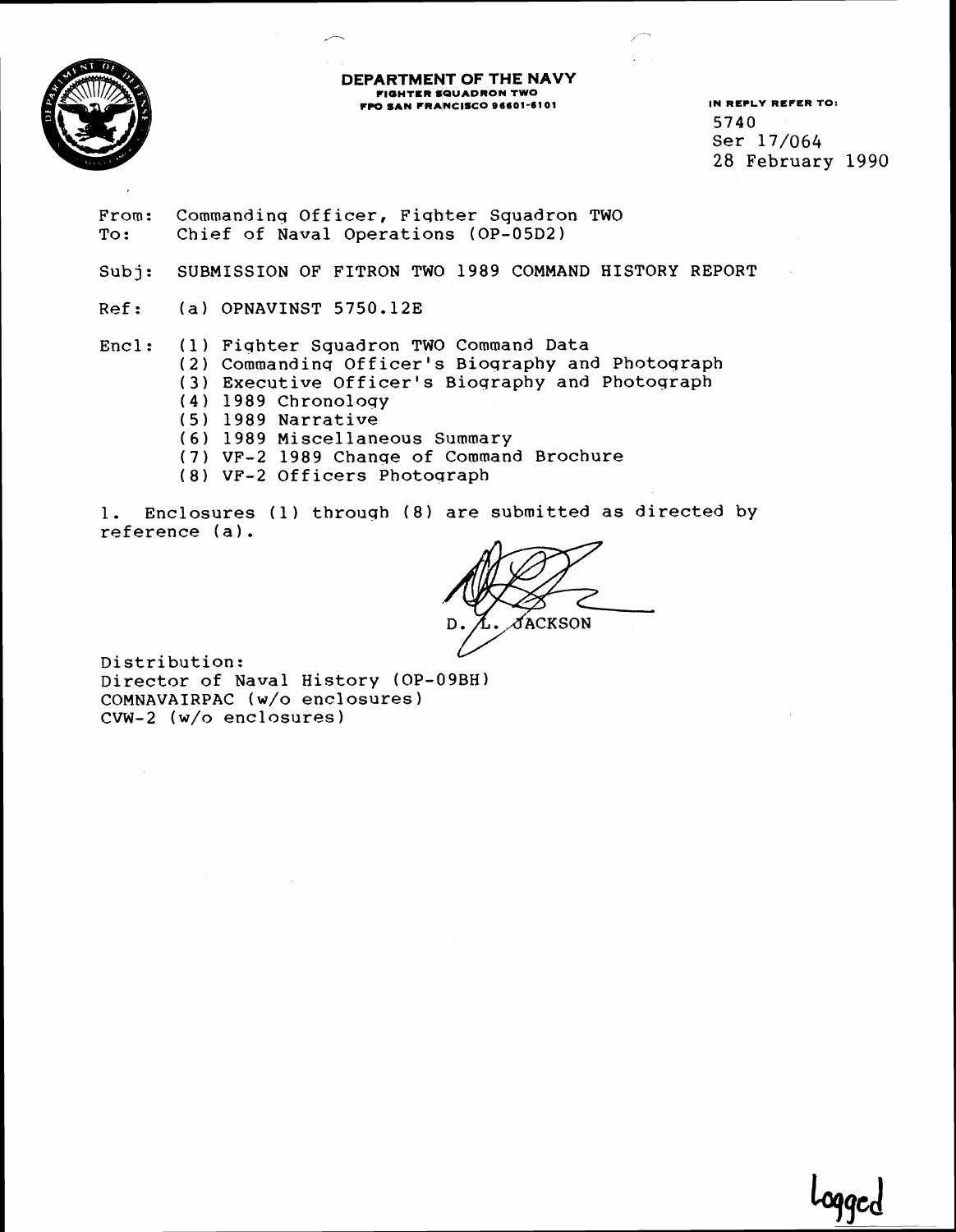### FIGHTER SQUADRON TWO COMMAND DATA

Commanding Officer: Marvin T. Serhan, Commander, U. S. Navy Executive Officer: David L. Jackson, Commander, U. S. Navy Senior Administrative Command: Commander Fighter Airborne Early Warning Wing, U. S. Pacific Fleet

Senior Operational Command: Commander Carrier Air Wing TWO

I. Squadron Missions:

a. To sustain at all times the capability to establish and maintain Maritime Air Superiority in the vicinity of the Task Force.

b. To project power ashore in support of strike operations and maintain air supremacy in the vicinity of a strike group.

c. To provide a tactical reconnaissance capability.

I1 Aircraft: GRUMMAN F-14A BUREAU NOS:

| 162604  | 162606  | 162598  | 162600 | 160680 |
|---------|---------|---------|--------|--------|
| 160668  | 160695  | 159843  | 159624 | 161299 |
| *160696 | *161271 | *161276 | 159869 |        |

- \* Configured to carry Tactical Air Reconnaissance Pod System (TARPS)
- 111. Deployment USS RANGER (CV-61):

READIEX 89-2A 07 - 22 JAN<br>WESTPAC/IO 89 24 FEB - 24 AUG WESTPAC/IO 89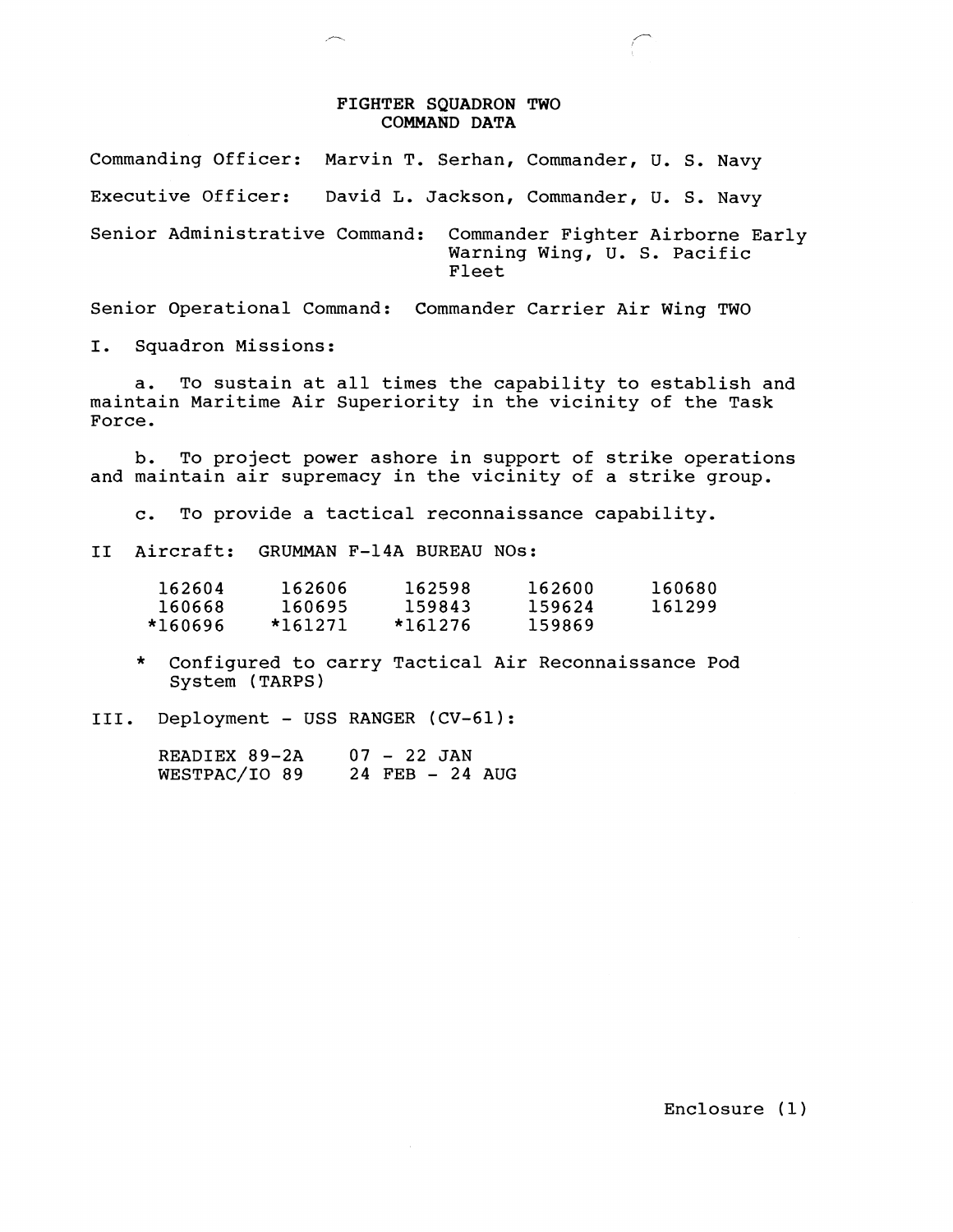#### FIGHTER SQUADRON TWO 1989 CHRONOLOGY

07-22 JAN 89 02 FEB 89 15 FEB 89 24 FEB 89 28 FEB - 07 MAR 89 07 MAR 89 22-25 MAR 89 03 APR 89 15 APR 89 20 APR 89 29 APR, 30 MAY, 07, 14 JUN 89 08-11 MAY 89 16-17 MAY 89 21-24 MAY 89 14 JUL 89 22 JUL 89 29 JUL 89 CARRIER OPS: Successful completion of READIEX 89-2A on board USS Ranqer in SOCAL MISSILEX: Successful launch of 3 AIM-7F and 2 AIM-9H in SOCAL FIGHTERTOWN AWARDS CEREMONY: Bounty Hunters receive 3 of the 4 fiqhter awards (Fiqhter Derby, Hiqh Noon, TARPS Excellence) and place second in ECCM COMPEX CARRIER OPS: WESTPAC/I.O. 89 deployment READIEX 89-2B: Successful Battle Group exercise in Hawaiian OPAREAS; emphasis on AAW, lonq ranqe strike escort and TARPS RECCE MISSILEX: Successful launch of 1 AIM-7F at Barkinq Sands, HI INCHOP SEVENTH FLEET: PASSEX with USS Midway FLOGGER INTERCEPTS: VF-2 completes first MIG-23 intercept. Eiqht aircrews enqaqe Floqqers. VF-2 also completes the only Badqer intercept of the cruise SHELLBACK INITIATION: USS Ranqer rids itself of "Slimy Woqs" NAS OPS: "GONZO" Station TARPS: Reconnaissance missions flown in Strait of Hormuz WEAPONS WEEK: VF-2 participates in Air-to-Air Gunnery operations off Dieqo Garcia MID-CRUISE MATERIAL CONDITION INSPECTION: Successful effort by all Maintenance Personnel EXERCISE: Beacon Flash DACT: Flew 2 V UNK Sorties against Royal Thai Air Force F-5s and F-16s FLOGGER INTERCEPT: VF-2 section encountered MIG-23s near Cam Rahn Bay CONRECCEX: Several TARPS sorties flown in South China Sea OPAREA

**Enclosure** (4)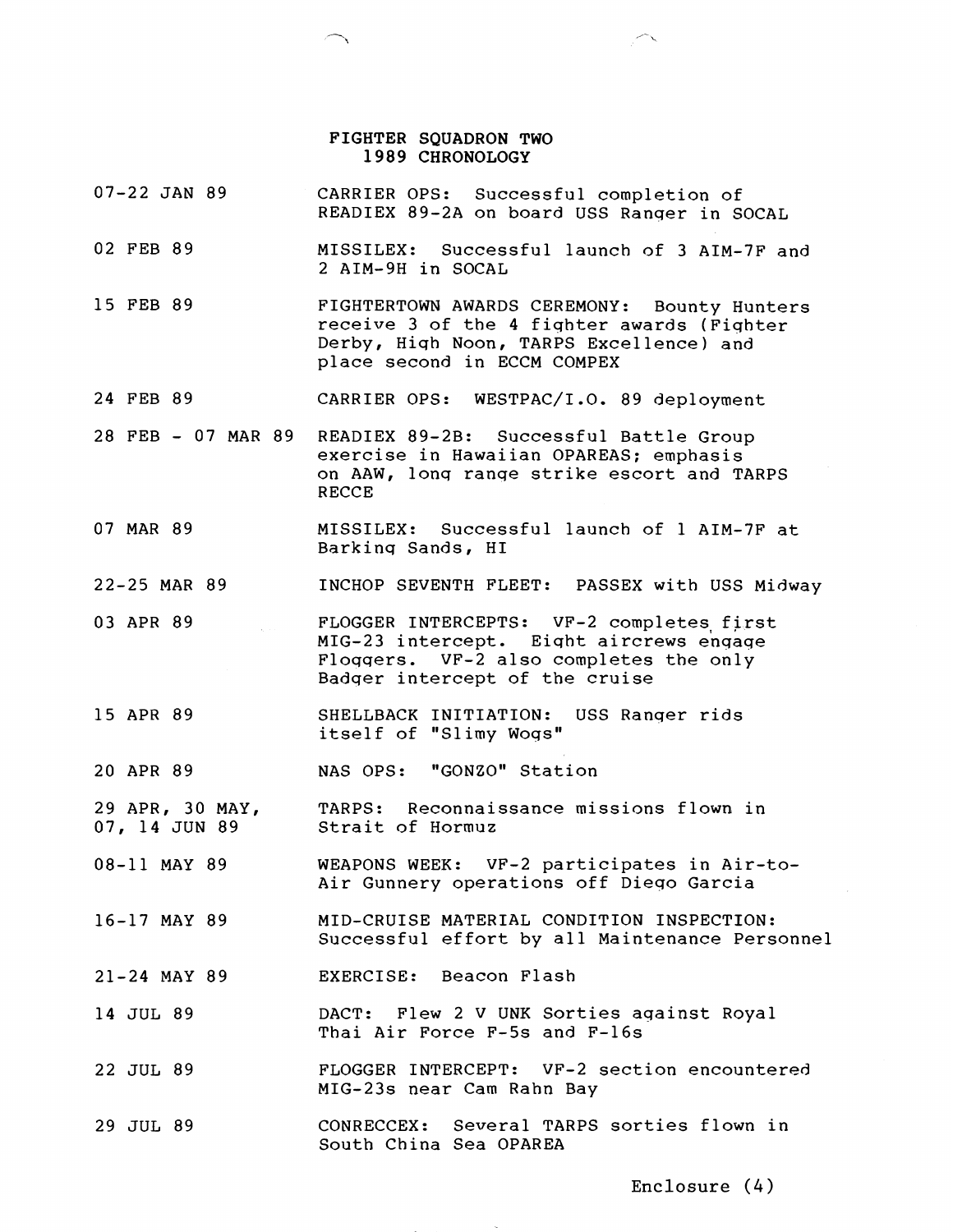17 AUG 89 24 AUG 89 06 SEP 89 12-13 SEP 89 05-13 OCT 89 23-27 OCT 89 28 OCT 89 TIGER CRUISE 89: USS Ranqer welcome "Tiqers" in Hawaii. VF-2 hostes more Tiqers per capita than any other unit onboard HOMECOMING: VF-2 returns to Fiqhtertown after a hiqhly successful deployment. Airwinq TWO completes 6-month FOD-free Cruise POST-CRUISE INSPECTION: Successful MCI GRADE: Above average PACEX: VF-2 provides Oranqe Air Support to USS Enterprise (CV-65) READIEX FLEET WEEK 89: VF-2 embarkes 2 F-14s and 5 aircrew to USS Independence (CV-62) for deployment to San Francisco TARPS DERBY: 4 crews participate in CFAWPsponsored competition. VF-2 wins first place. TOPGUN: VF-2 qraduates two officers from NFWS, NAS, Miramar 30 OCT - 03 NOV 89 ACM DETACHMENT: Five crews participate in hiqhly successful detachment to Holloman AFB to experiment with current division employment strateqies and develop new, more effective tactics 08 NOV 89 21 NOV 89 27 NOV 89 04-06 DEC 89 31 DEC 89 ECCM COMPEX: Ten crews participate in CFAWP-sponsored competition. VF-2 finishes in second place. HIGH NOON: Crews participate in CFAWPsponsored air-to-air qunnery competition. Squadron average was 21%. Individual hiqh was 44%. VF-2 finishes in first place. CHANGE OF COMMAND: Commander David L. Jackson relieves Commander Marvin T. Serhan as Commandinq Officer of Fiqhter Squadron TWO. Commander James J. Quinn assumes responsibilities as Executive Officer FIGHTER DERBY: VF-2 aircrew participate in CFAWP-sponsored competition SAFETY: VF-2 completes 4825.6 mishap-free fliqht hours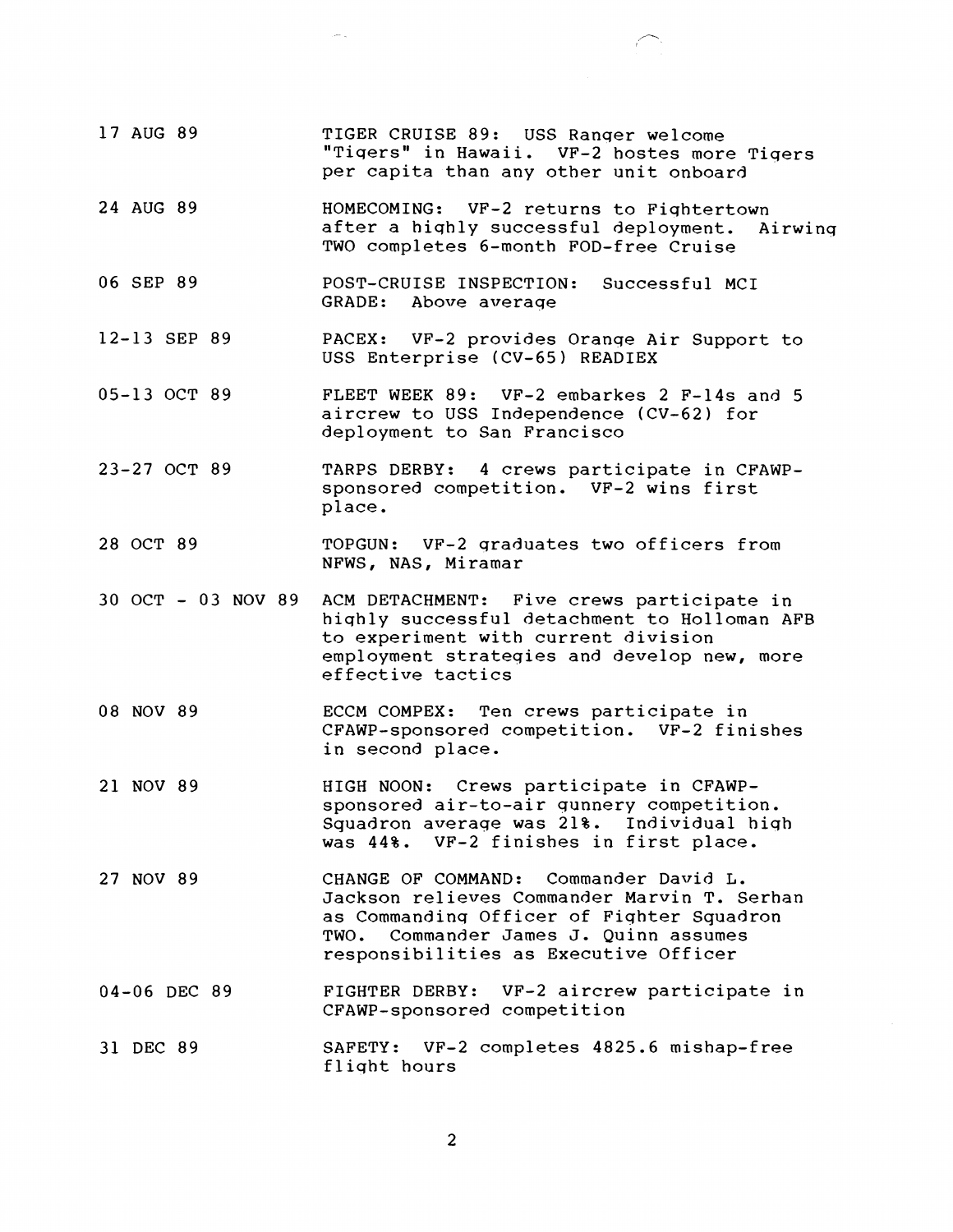## 1989 CHARITY CONTRIBUTIONS:

Combined Federal Campaiqn: \$15,147 COMNAVAIRPAC "Gold Award" for the hiqhest F-14 squadron in CNAP for the third consecutive year

المراكبان

Navy Relief: \$10,782 Hiqhest NAS Miramar squadron

WESTPAC/INDIAN OCEAN CRUISE 1989 PORT VISITS:

 $\label{eq:1} \left\langle \left( \frac{\partial}{\partial x} \right) \right\rangle_{\rm{eff}} = \frac{1}{\sqrt{2\pi}} \left( \frac{\partial}{\partial x} \right) \left( \frac{\partial}{\partial x} \right)$ 

| 07-10 MAR                        | Pearl Harbor, Hawaii                          |
|----------------------------------|-----------------------------------------------|
| $26 - 29$ MAR                    | Cubi Point, Philippine Islands                |
| $11-14$ APR                      | Singapore                                     |
| $12-14$ MAY                      | Diego Garcia                                  |
| 29 JUN - 05 JUL Perth, Australia |                                               |
| 15-19 JUL                        | Pattaya, Thailand                             |
| 24-28 JUL                        | Hong Kong                                     |
|                                  | 30 JUL - 01 AUG Subic Bay, Philippine Islands |
| 16-17 AUG                        | Pearl Harbor, Hawaii                          |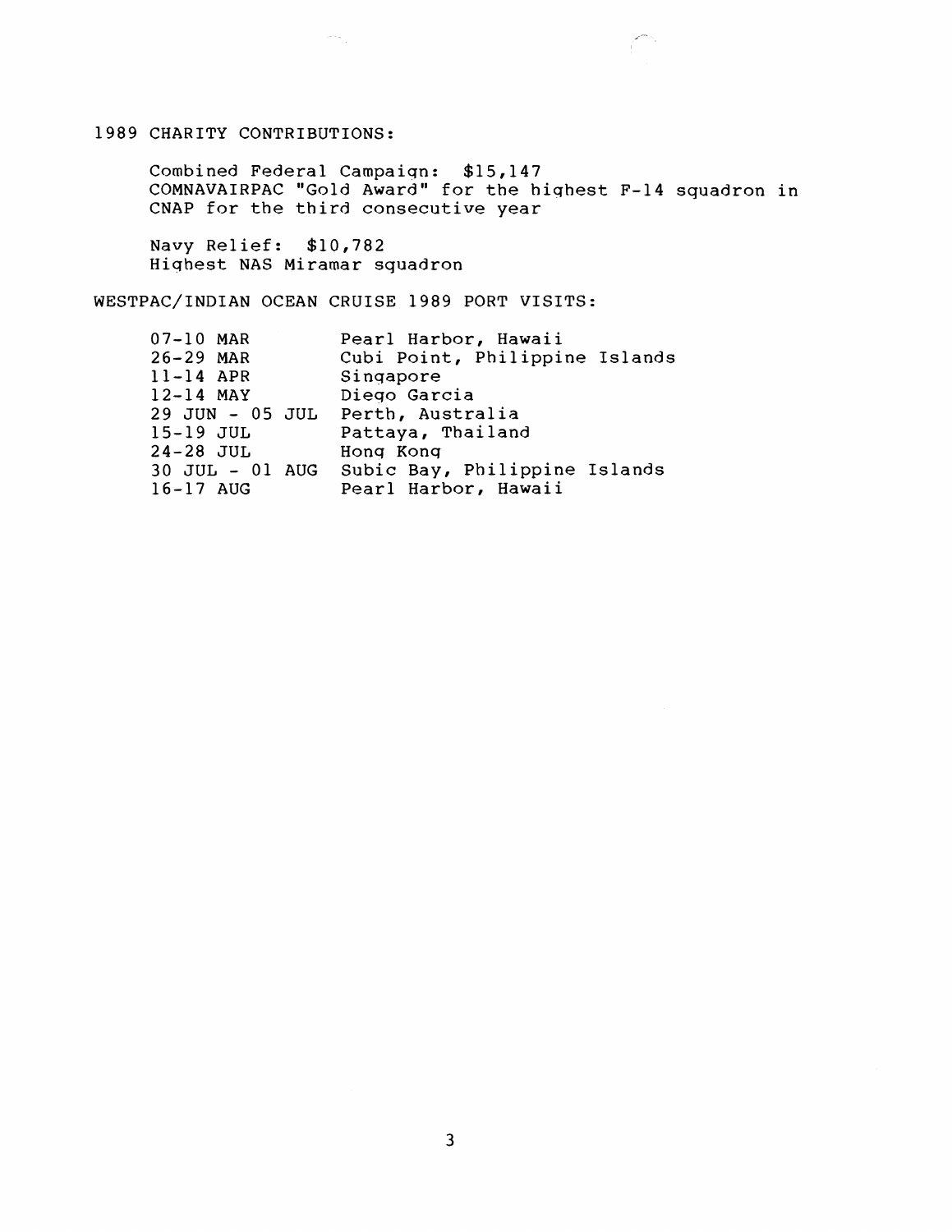### FIGHTER SQUADRON TWO 1989 NARRATIVE

In February 1989 the Squadron left beautiful San Dieqo once aqain for an extended deployment to the Western Pacific and Indian Oceans aboard USS RANGER **(CV-**The cruise was highlighted by the BULLETS completing the first Soviet Bear intercept of the cruise and successful operations in the Persian Gulf, Gulf of Oman and South China Sea. Also including was highly motivating encounter with MIG-23 Floqqers off Cam Rahn Bay, Vietnam. The Bounty Hunters led the Air Wing in the intercept and escort of Floqqer C's and K's, exposinq a record number of aircrew to this real-world tactical threat aircraft. All in all everyone received invaluable fiqhter traininq that others only dream about.

WESTPAC '89 was a resounding success for VF-2. The Squadron completed the deployment in August accident - free, while settinq new records for hours and sorties flown. While embarked, the Bullets flew 2589 hours (1875 Day, 714 Niqht) and amassed 1483 carrier landings (999 Day, 484 Niqht).

On 27 November 1989, CDR Dave Jackson took command of VF-2, with CDR J. J. Quinn as his Executive Officer. Also, in keeping with the tradition of excellence within On 27 November 1989, CDR Dave Jackson took command of VF-2, with CDR J. J. Quinn<br>as his Executive Officer. Also, in keeping with the tradition of excellence within<br>the Squadron, Fighting TWO was awarded FIRST PLACE in both gunnery competition and the "TARPS Excellence" competition of 1989, while placing second in the ECCM COMPEX.